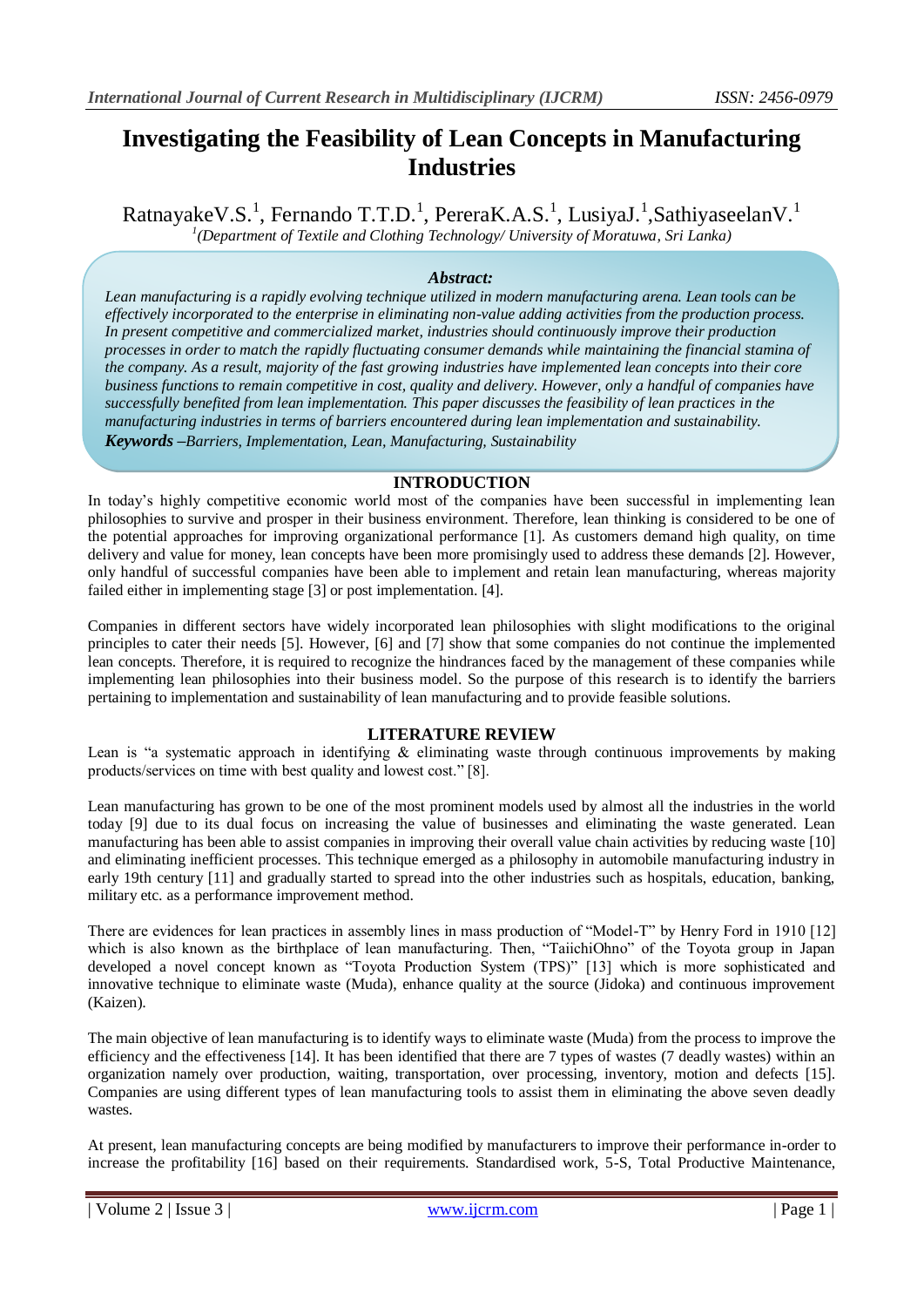Quick Change Over, Poke Yoke, Kanban, Kaizen and Problem Solving [14] are some of the basic lean tools used by most of the manufacturing companies who are producing different portfolio of products.

## **REQUIREMENTS FOR SUCCESSFUL LEAN IMPLEMENTATION**

Lean Manufacturing involves a series of steps which require detailed attention during the implementation stage. It is an organizational wide complete cultural transformation process which requires commitment from all levels of employees [17]. This means the integration of all infrastructure of the enterprise in order to make vision and strategy into action.

### **1.1 Lean Culture**

Initially a culture should be developed which facilitates the lean practices [18]. Employees should be educated and trained to understand the key benefits expected from lean manufacturing [19]. Further, the level of resistance for lean implementation should be reduced by establishing proper communication network among the organizational hierarchy.

#### **1.2 Proper Communication Network**

Communication network within the organization plays a pivotal role in successful lean implementation process [20]. Reference [21] emphasizes on the importance of lean philosophies in developing rapid information sharing systems among upstream suppliers and downstream customers in order to benefit from Just-In-Time concepts.

#### **1.3 Top Management Support**

According to [22] the support and guidance given by the top management to facilitate flexible working environment, provide effective leadership and provision of adequate resources are fundamental critical success factors for effective lean implementation procedure.

#### **1.4 Employee Empowerment**

Lean manufacturing does not sustain under an autocratic management approach where top management command the entire implementation process of lean principles. Therefore, [23] claims that it is essential to motivate and empower employees by the top management by involving entire workforce in decision making process.

#### **1.5 Adequate Resource Allocation**

Successful implementation of lean manufacturing requires allocation of adequate capital investment to alter the factory layouts, procurement of machineries as per the TPM guidelines, institute training programmes and acquire relevant certifications. As discussed by [24], having sufficient finance strength is a must for a manufacturing company to transform their process into lean systems.

Reference [25] claimed that lean implementation process is a difficult task. To be successful in lean manufacturing, companies should overcome barriers pertaining to implementation of lean philosophies within the organization [26].

## **BARRIERS TO LEAN IMPLEMENTATION**

Due to huge benefits that can be achieved from lean manufacturing a lot of companies have been tried to implement lean into their business model. But only a handful of them were successful in implementing lean concepts. [27]. Key barriers to lean implementation are described under this section.

#### **4.1 Inadequate support from the top management**

As per [28] the level of support from the top management is a key requirement for successful lean implementation. Focus leadership, pioneering cultural transformation, provision of adequate resources are the main areas where the top management support is inadequate which can be identified as major causes for lean failures [29].

### **4.2 Barriers in Communication**

Employees at all levels in the organizational hierarchy should be informed about proposed changes being made during lean transformation [20]. Success of lean projects should be communicated to employees in different functions in order to get their support for sustaining lean methodologies. Reference [30] claimed that lean manufacturing has failed due to the lack of proper communication between employees.

## **4.3 Shortage of resources**

Certain manufacturing companies have failed during the process of lean implementation due to insufficient resource allocation in terms of finance, human capital and machinery [31].

In addition to that, excess time requirement plays a major role for companies in hindering the implementation of fully fledged lean practices.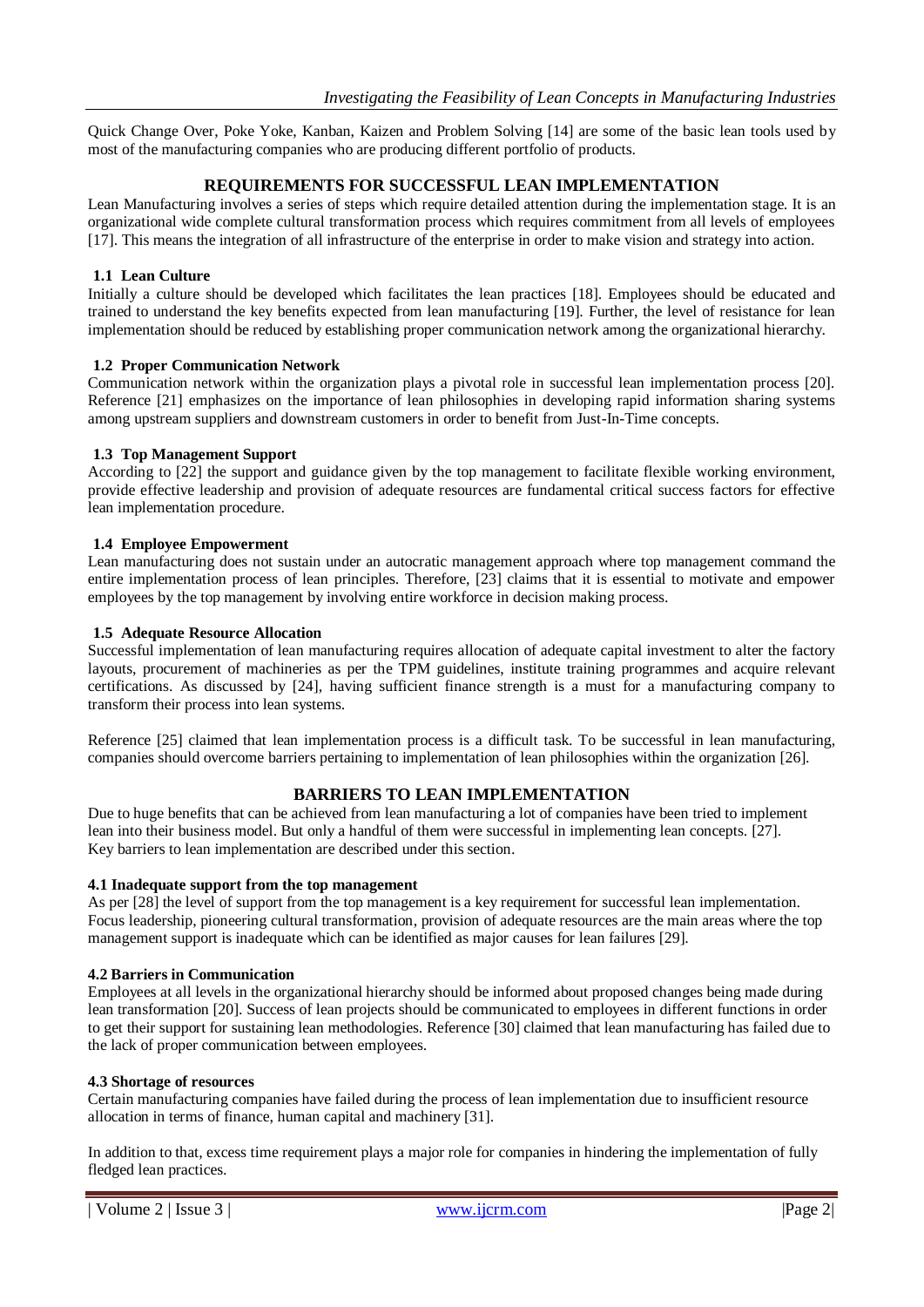## **4.4 Differences in organizational culture**

Culture of an organization reflects the attitudes, behavioural patterns and norms of an organization. Poor utilization of lean philosophies is a result of employees not fostering a lean culture [32]. Language and cultural barriers have also been identified particularly as main factors pertaining to disruptions in the lean culture in manufacturing industry.

## **4.5 Lack of motivation to implement and sustain lean**

There is always a "Fear Factor" among employees towards novel organizational policies. Since lean manufacturing is concerned about removal of non-value adding activities. [33] Fear of employees of losing their jobs can lead to resistance hence lack of motivation for lean implementation. [34].Employee motivation plays an important role in the growth potential of any company. Demotivated employees reduce the profit and productivity of manufacturers in a rapid scale.

## **4.6 Lack of understanding & knowledge about lean**

Lean manufacturing is a complete changeover which includes many concepts and require a proper understanding prior to the implementation. Insufficient knowledge about the lean concepts has laid an unsupportive culture among the employees regarding lean transformations. Number of lean implementation initiatives have failed due to the insufficient understanding about the lean practices and tools by the employees. [35]. Therefore, the lack of training provided to the employees in terms of adoptability of lean methodologies to the manufacturing industry has been identified as a major barrier.

|                                                  | Egglestone,<br>1994) | Dale, 2000)<br>ళ<br><b>Banber</b> | Marin, 2006)<br>Bonavia & | (Melton, 2005)<br>Reference | Rathje, Boyle<br>& Deflorin) | 2006)<br>ళ<br>(Worley<br>Doolen, | Brown, &<br>Graves, 2003)<br>Graves, | (Lee-Mortimer,<br>2008) | 2001)<br>Reference<br>(Stewart, 2 |
|--------------------------------------------------|----------------------|-----------------------------------|---------------------------|-----------------------------|------------------------------|----------------------------------|--------------------------------------|-------------------------|-----------------------------------|
| Lack of understanding & knowledge about lean     | X                    | X                                 | Χ                         |                             |                              |                                  | X                                    | X                       |                                   |
| Shortage of resources                            | X                    |                                   | X                         | Χ                           |                              |                                  | X                                    |                         |                                   |
| Differences in organizational culture            | X                    |                                   |                           | Χ                           |                              | Χ                                |                                      |                         |                                   |
| Barriers in communication                        |                      | X                                 |                           |                             | X                            | Χ                                |                                      |                         |                                   |
| Inadequate support from top management           |                      | X                                 |                           |                             | X                            |                                  |                                      | Χ                       |                                   |
| Lack of motivation to implement and sustain lean |                      |                                   |                           |                             | X                            |                                  |                                      |                         |                                   |

**Table 1** shows a summary of previous findings on the barriers of lean implementation in organizations.

Table 1: Barriers to Lean Implementation in Manufacturing Industries

## **CONCLUSION**

Successful lean implementation requires a culture which facilitates lean practices, top management support, improved communication network, employee empowerment and adequate resource allocation. It involves reforming and restructuring the organizational structure to foster a lean adapted culture.

Based on the findings from the literature, it appears that certain number of barriers are inevitable in most of the manufacturing companies. Lack of understanding & knowledge about lean, shortage of resources, differences in organizational culture, inadequate support from the top management and the lack of motivation to implement and sustain lean manufacturing methodologies are the most critical barriers among them.

As a result of this, only a handful of companies have managed to successfully implement and sustain lean whereas majority fails in the endeavour either at the implementation stage or post implementation stage.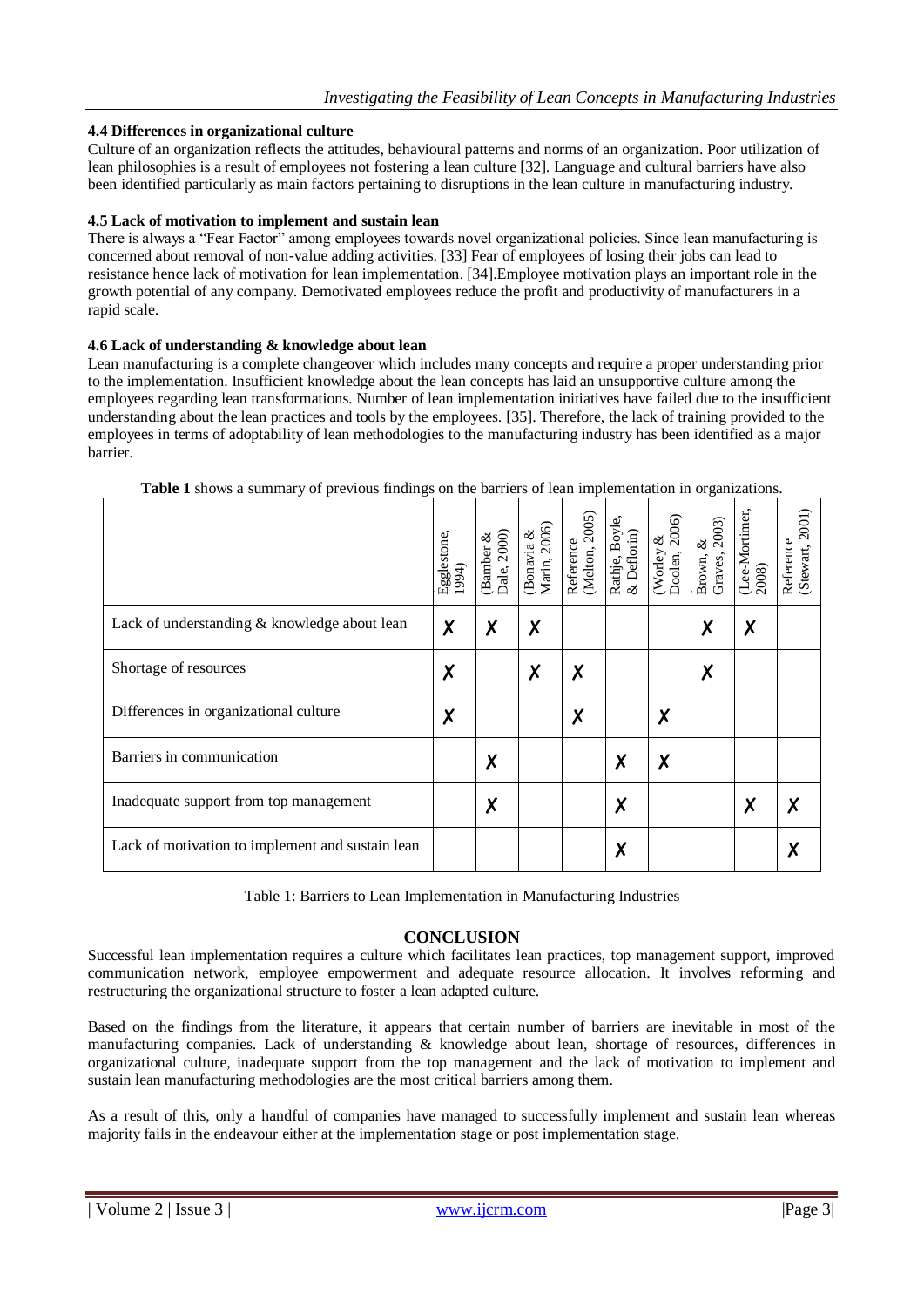#### **REFERENCES**

- [1] J. Humble, B. O'Reilly and J. Molesky, Lean Enterprise: How High Performance Organizations Innovate at Scale, O'Reilly Media, 2015.
- [2] E. Ries, The Lean Startup: How Constant Innovation Creates Radically Successful Businesses, Portfolio Penguin, 2011.
- [3] T. McMahon, "A Lean Journey: Top 10 Reason Why Lean Transformation Fails," 2013. [Online]. Available: http://www.aleanjourney.com/2013/05/top-10-reason-why-lean-transformation.html.
- [4] V. Modrák, Handbook of Research on Design and Management of Lean Production Systems, IGI Global, 2014.
- [5] The Daily FT, "Impact on lean implementation at Bodyline," 2011. [Online]. Available: http://www.ft.lk/article/50964/Impact-on-lean-implementation-at-Bodyline. [Accessed 25 01 2017].
- [6] L. Raveendra, "Failure Factors in Lean Implementation: A Case Studt at Loadstar (Pvt.) Ltd.," University of Moratuwa, 2009.
- [7] B. Singh, S. K. Garg and S. K. Sharma, "Scope for lean implementation: a survey of 127 Indian industries," *International Journal of Rapid Manufacturing,* vol. 1, no. 3, pp. 323-333, 2010.
- [8] D. B. Modi and H. Thakkar, "Lean Thinking: Reduction of Waste, Lead Time, Cost through," *International Journal of Emerging Technology and Advanced Engineering,* vol. 4, no. 3, pp. 339-344, 2014.
- [9] J. P. Womack, D. T. Jones and D. Roos, The Machine that Changed the World, New York: Simon & Schuster, 1990.
- [10] R. Trent, End-to-End Lean Management: A guide to complete supply chain improvement, J. Ross Publishing, 2008.
- [11] S. Gao and S. Low, Lean Construction Management: The Toyota Way, Springer, 2014.
- [12] W. Hopp and M. Spearman, Factory Physics: Third Edition, Waveland Press, 2011.
- [13] J. K. Liker, The Toyota Way, New York: McGraw-Hill, 2004.
- [14] P. Dennis, Lean Production Simplified, Second Edition: A Plain-Language Guide to the World's Most Powerful Production System, CRC Press, 2007.
- [15] L. Wilson, How to implement lean manufacturing, McGraw Hill Professional, 2009.
- [16] B. S. Kumar and H. S. Thavaraj, "Impact on Lean Manufacturing Practices on Clothing Industry Performance," *International Journal of Textile and Fashion,* vol. 5, no. 2, pp. 1-14, 2015.
- [17] E. G. Tetteh and B. M. Uzochukwu, Lean Six Sigma Approaches in Manufacturing, Services, and Production, IGI Global, 2014.
- [18] D. Mann, Creating a Lean Culture: Tools to Sustain Lean Conversions, 3rd ed., CRC Press, 2014.
- [19] H. D. Wan and F. F. Chen, "Decision support for lean practitioners: a web-based adaptive assesment approach," *Computers in Industry,* vol. 60, no. 4, 2009.
- [20] E. Cudney and C. Elrod, "A comparative analysis of integrating lean concepts into supply," pp. 12-30, 2011.
- [21] C. F. Oduoza, "Lean thinking constrains in traditional batch manufacturing environments," *Advances in production Engineering and Management Journal,* vol. 3, no. 4, 2008.
- [22] K. Erlach, Value Stream Design: The Way Towards a Lean Factory, Springer Science & Business Media, 2012.
- [23] L. Holbeche and A. Mayo, Motivating People in Lean Organizations, Motivating People in Lean Organizations, 2009.
- [24] J. R. Henry, Achieving Lean Changeover: Putting SMED to Work, CRC Press, 2012.<br>[25] N. Nordin, B. M. Deros and D. A. Wahab, "Change management issues in lean," in
- [25] N. Nordin, B. M. Deros and D. A. Wahab, "Change management issues in lean," in *Engineering Postgraduate Conference (EPC)*, 2008.
- [26] A. Peters, "Your Journey to Lean: Continuous Improvement Supported by Tools, Forrester Research," 2010. [Online]. Available: www.forrester.com. [Accessed 24 02 2017].
- [27] D. P. Hobbs, Applied Lean Business Transformation: A Complete Project Management Approach, J. Ross Publishing, 2011.
- [28] R. Charron, H. J. Harrington, F. Voehl and H. Wiggin, The Lean Management Systems Handbook, CRC Press, 2014.
- [29] K. Sim and J. Rogers, "Implementing lean production systems: barriers to change," *Management Research News,* vol. 32, no. 1, pp. 37-49, 2008.
- [30] C. Protzman, F. Whiton, J. Kerpchar, C. Lewandowski, S. Stenberg and P. Grounds, The Lean Practitioner's Field Book: Proven, Practical, Profitable and Powerful Techniques for Making Lean Really Work, CRC Press, 2016.
- [31] P. Achanga, E. Shehab, R. Roy and G. Nelder, "Critical success factors for lean implementation within SMEs," *Journal of Manufacturing Technology,* vol. 17, no. 4, pp. 460-471, 2006.
- [32] A. Robinson and D. Schroeder, "The role of front-line ideas in lean performance," *Quality Management Journal (ASQ),* vol. 16, no. 4, pp. 27-40, 2009.
- [33] Y. Wong, K. Wong and A. Ali, "A study on lean manufacturing implementation in the Malaysian electrical and electronic industry," *European Journal of Scientific Research,* vol. 38, no. 4, pp. 521-535, 2009.
- [34] B. Axelsson, F. Rozemeijer and F. Wynstra, Developing Sourcing Capabilities: Creating Strategic Change in Purchasing and Supply Chain Management, West Sussex: John Wiley and Sons, 2005.
- [35] G. Anand and R. Kodali, "Development of a framework for implementation of lean," *International Journal of Management Practices,* vol. 72, no. 4, pp. 95-116, 2010.
- [36] A. S. Sohal and A. Egglestone, "Lean production: Experience among Australianorganization," *International Journal of Operation & Production Management,* vol. 14, no. 11, pp. 35-51, 1994.
- [37] L. Bamber and B. Dale, "Lean production: a study of application in a traditional manufacturing environment," *Production Planning & Control,* vol. 11, no. 3, pp. 291-298, 2000.
- [38] T. Bonavia and J. A. Marin, "An empirical study of lean production in the ceramic tileindustry in Spain," *International Journal of Operation & Production Management,* vol. 26, no. 5, pp. 505-531, 2006.
- [39] T. Melton, "The benefits of lean manufacturing: What lean thinking has to offer the processindustries," *Chemical Engineering Research and Design,* vol. 83, no. A6, pp. 662-673, 2005.
- [40] M. Scherrer-Rathje, T. A. Boyle and Deflorin, "Lean, take two! Reflections from thesecond attempt at lean implementation, " *Business Horizon ,* vol. 52, pp. 79-88.